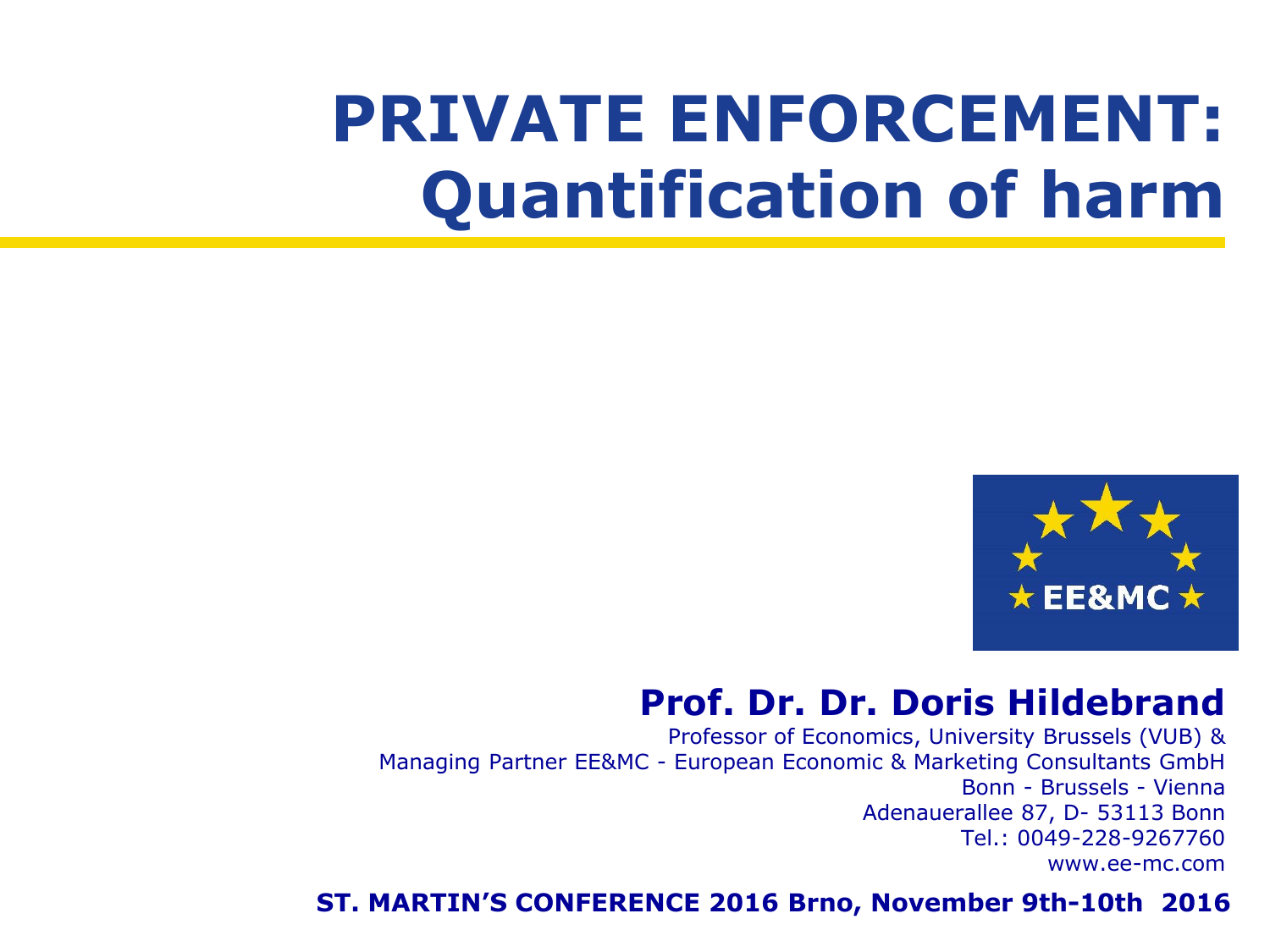

## A starter: First guess on cartel damages



- EU-wide price cartel for commercial vehicles/trucks for **14 years**
- All companies acknowledged their involvement
- EU Commission's fine: **€ 3 bn.**

#### A rough **not-founded** first guess on **potential** cartel damages

- Estimated sales during cartel period: approx. **5,6 mio.** trucks
- Average costs of a vehicle: € 80.000 / *rough* average overcharge in academic studies (not related to trucks): 20%
- First, completely unfounded guess on possible cartel damages based on these too general assumptions: damage per vehicle approx. **€ 13.000**
- Completely unfounded guess on potential cartel damages: **€ 72,8 bn.**
- Percentage of the fine in relation to the cartel damages: **4%**
- **It is likely that a lot of companies are going to claim damages**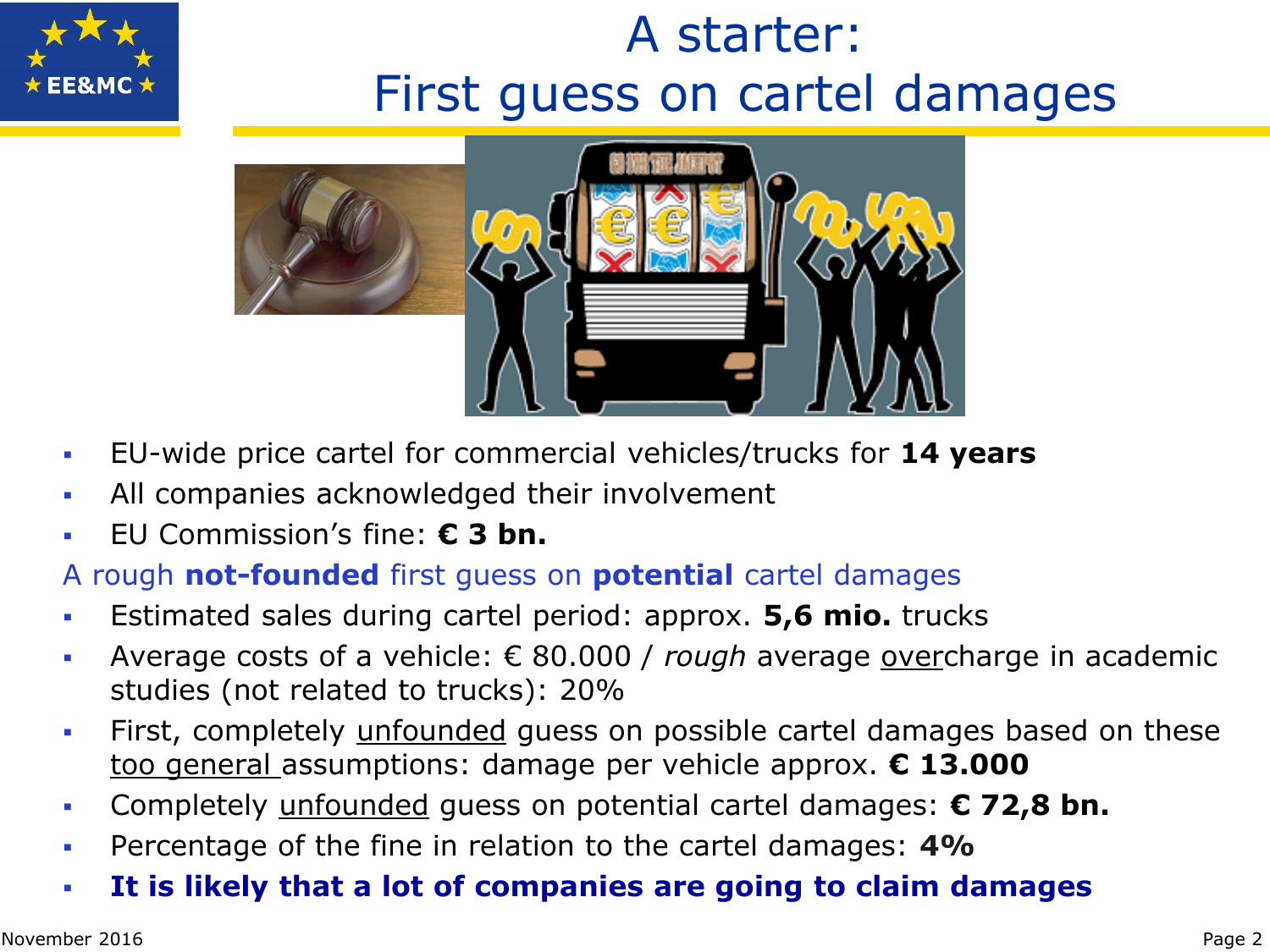

## Methods of overcharge calculations

| <b>Type of method</b>                                        | <b>Method of calculation</b>                                                                                                                | "But For" Price                                               |
|--------------------------------------------------------------|---------------------------------------------------------------------------------------------------------------------------------------------|---------------------------------------------------------------|
| <b>Yardstick</b>                                             | • Price comparison with<br>similar product market                                                                                           | <b>Price elsewhere</b>                                        |
| Simple before-and-after                                      | Price comparison before<br>and after the<br>infringement                                                                                    | Price before, while and<br>after infringement                 |
| <b>Price Prediction</b>                                      | Statistical estimation of<br>relationship between<br>prices and demand and<br>supply factors                                                | Calculate (predicted)<br>price based on past<br>relationships |
| <b>Cost-Based (margin)</b>                                   | <b>Estimation of competitive</b><br>price based on past<br>margins                                                                          | Costs plus margin                                             |
| <b>Theoretical modelling</b><br>(simulation) of<br>oligopoly | • Theoretical models to<br>understand effects on<br>prices and output, with<br>econometric and other<br>data being inputs into<br>the model | Theoretical price, based<br>on model's estimates              |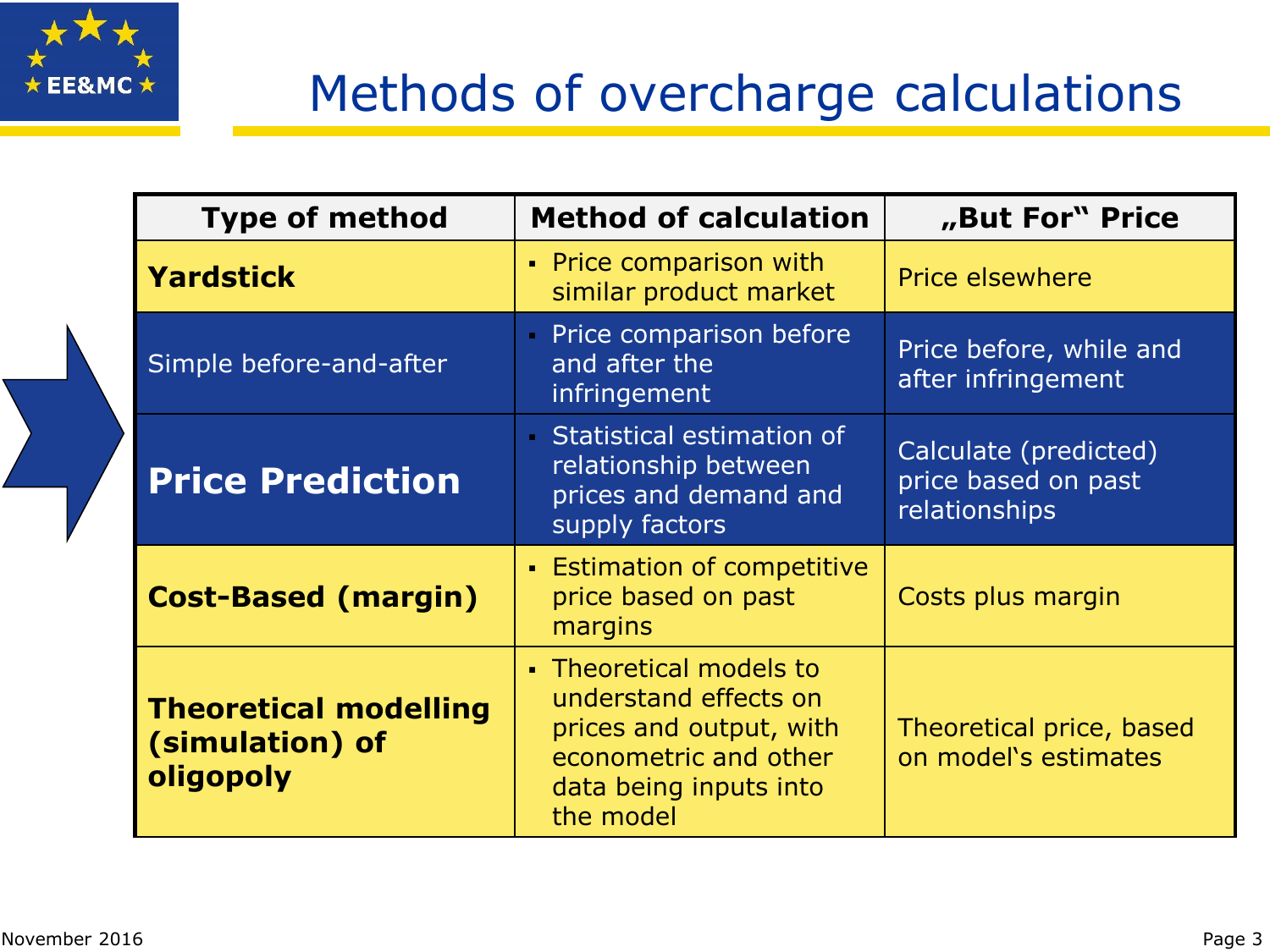

## Price Comparison over Time

Two time periods are examined: the cartel period and the post-cartel period

### **Calculation Approaches:**

- **1. Simple before-and-after**
- **2. Price Prediction**
	- **Selection of econometric method:**
	- Regression analysis
	- **Multiple regression analysis**

#### **Price Prediction Method:**

- **Hypothetical competition prices ("but for"-prices) are estimated for the cartel period based on a regression analysis with post-cartel prices**
- **Comparison "but for"-prices with cartel prices**
- **Difference = Cartel damage**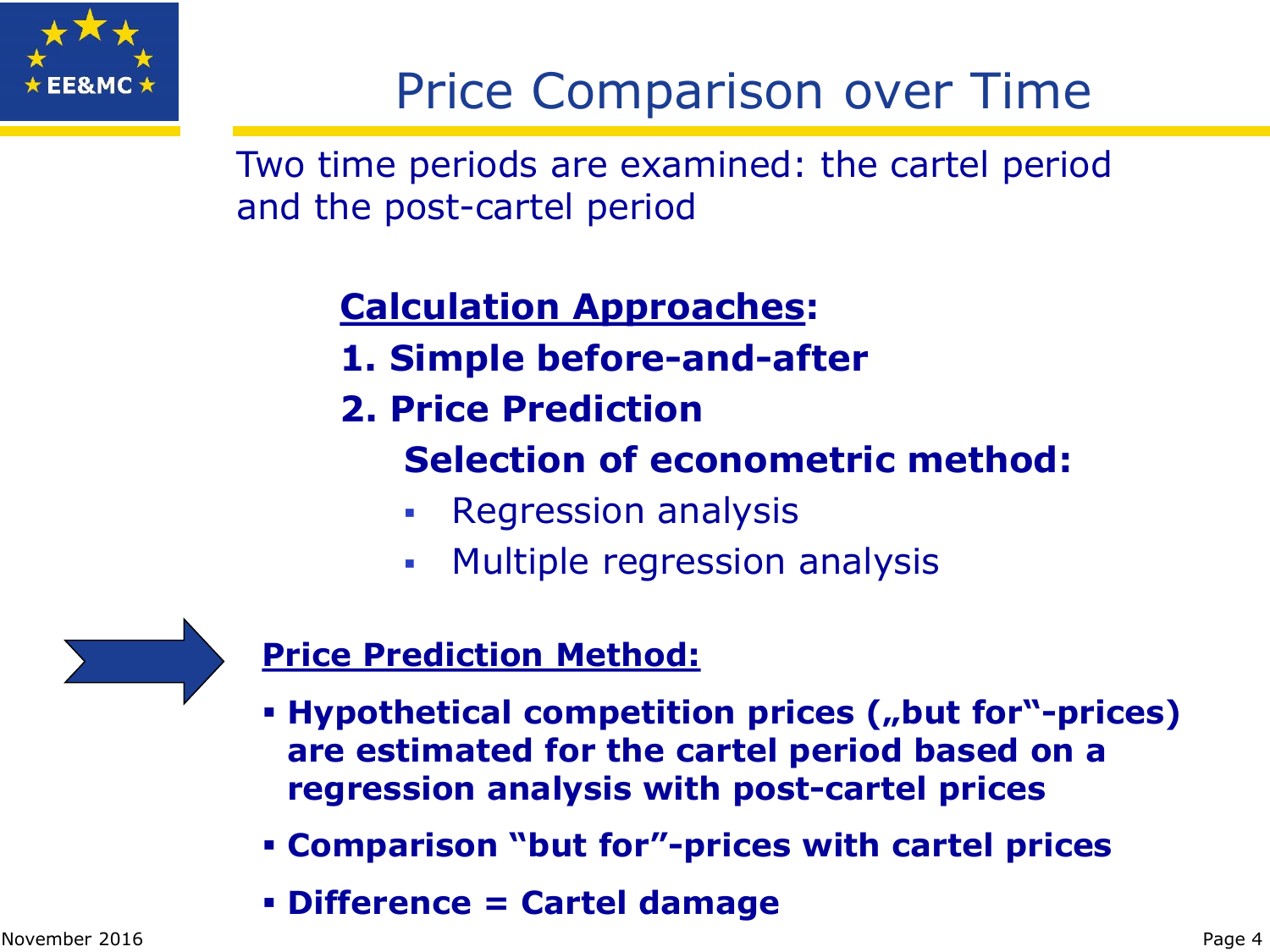

## Econometric Tool: Regression Analysis



- **Identify a relationship between prices** and costs in the **post-cartel period** by a regression formula
- Regression formula is like a **recipe**
- Use e.g. the input costs in the regression formula to predict the "**butfor"-prices** or hypothetical competition prices for the cartel period
- **Regression analysis:** a statistical process for estimating the relationships among variables
- The focus is on the relationship between a dependent variable (**price**) and one or more independent variables (e.g. **costs**)

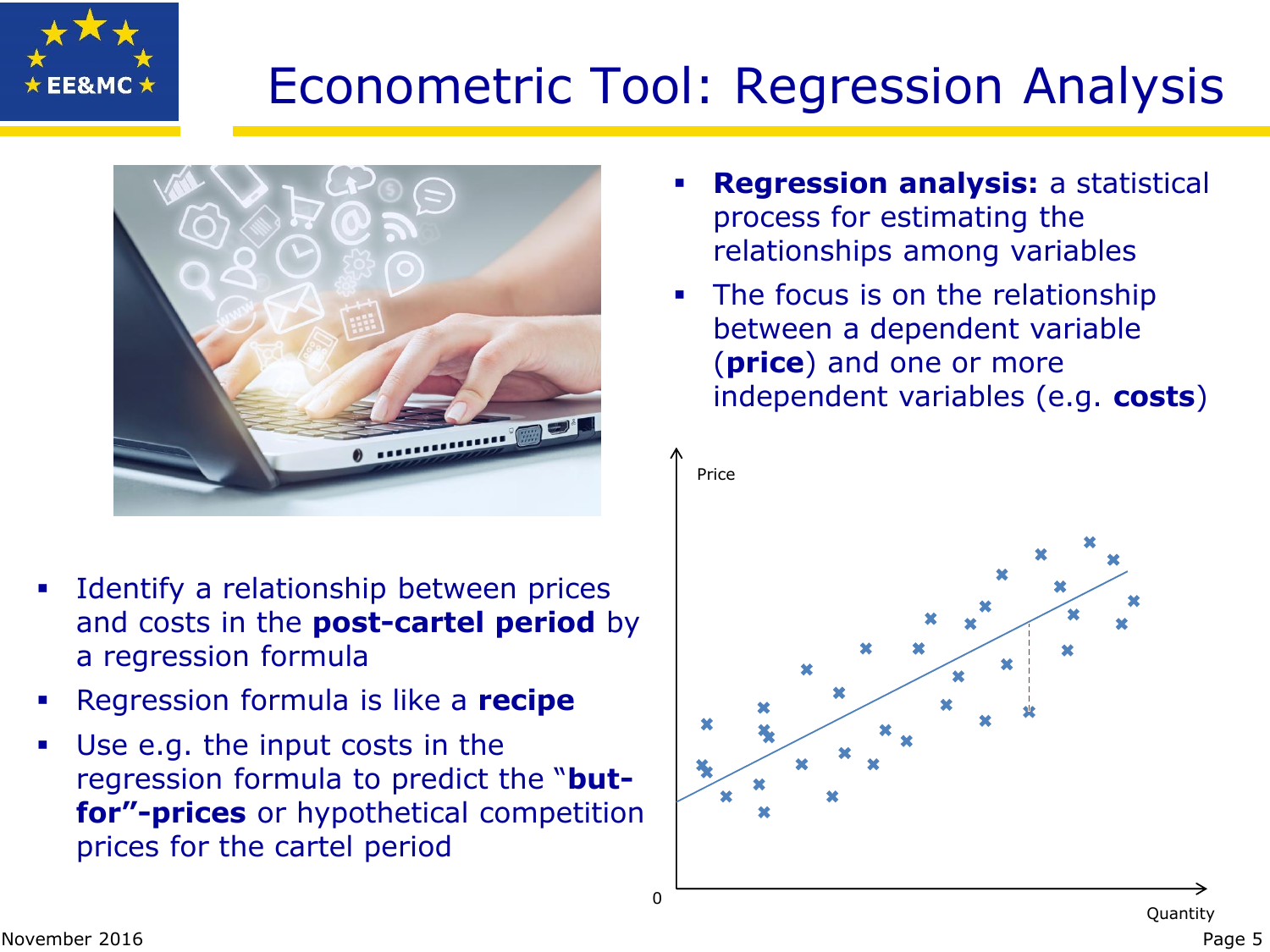

## Example 1: Ingredients washing powder

Based on theoretical considerations, possible priceexplanatory variables are collected



#### **Input costs are used in the regression formula ("recipe") to model hypothetical competition prices**

*\*Prices are the public available producer price indices of industrial products; Data collection on a monthly basis between 2000-2013* 

November 2016 Page 6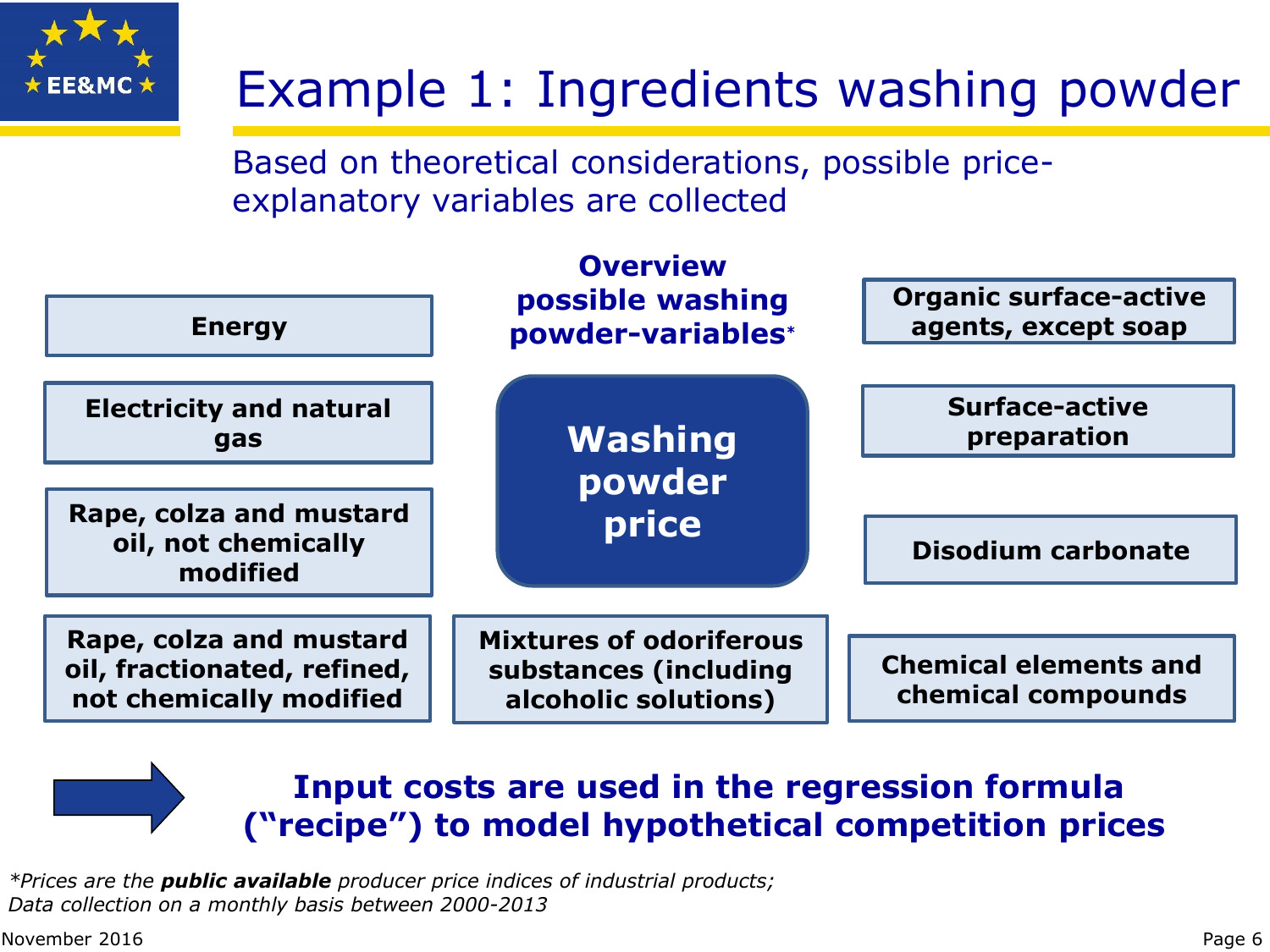# $\star$  EE&MC  $\star$

## Example 2: Result Regression Analysis



- The cartel damage is the difference between the blue dotted line left and the orange line ( on average **€ 61** in this example); multiplied with the purchased volume during the cartel period = cartel damage per month
- The overcharge in this cartel is **39%**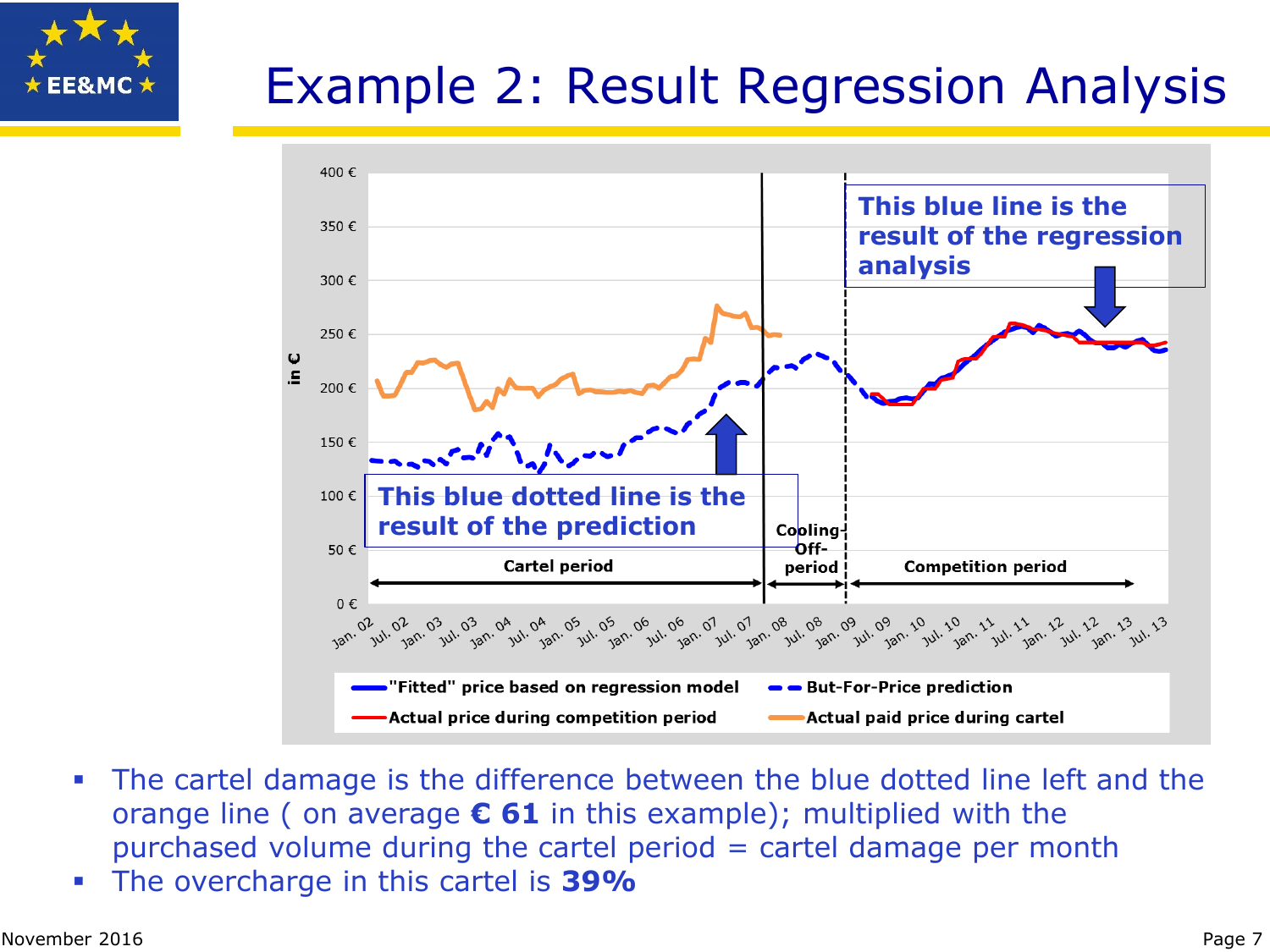

## Pro's and Con's of the Price Prediction Tool

- Applicable for markets with easily accessible market information
- Statistical correlations are displayed

#### Pro:

- Quantifying the hypothetical competition price by means of real historical determinants
- **Dynamic Approach**: possible changes in the market during the cartel period can be taken into account

#### Contra:

 Reliability depends on the quality and availability of the respective data

## **Price prediction is the leading methodology**

**EE&MC has applied this methodology in about 30 cartel cases already – experience counts**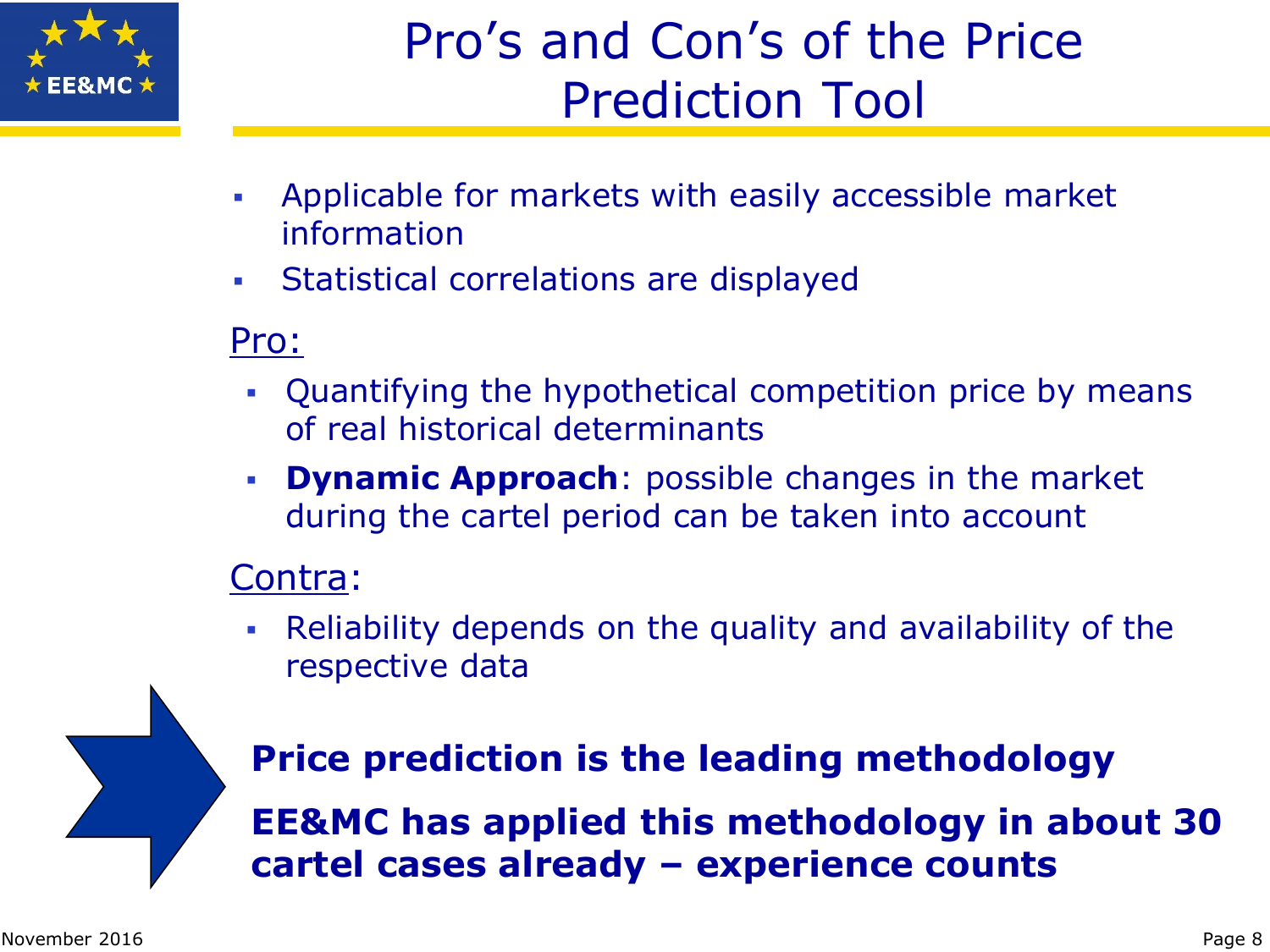## Usual cartel disclaimer: No economic effect of the cartel